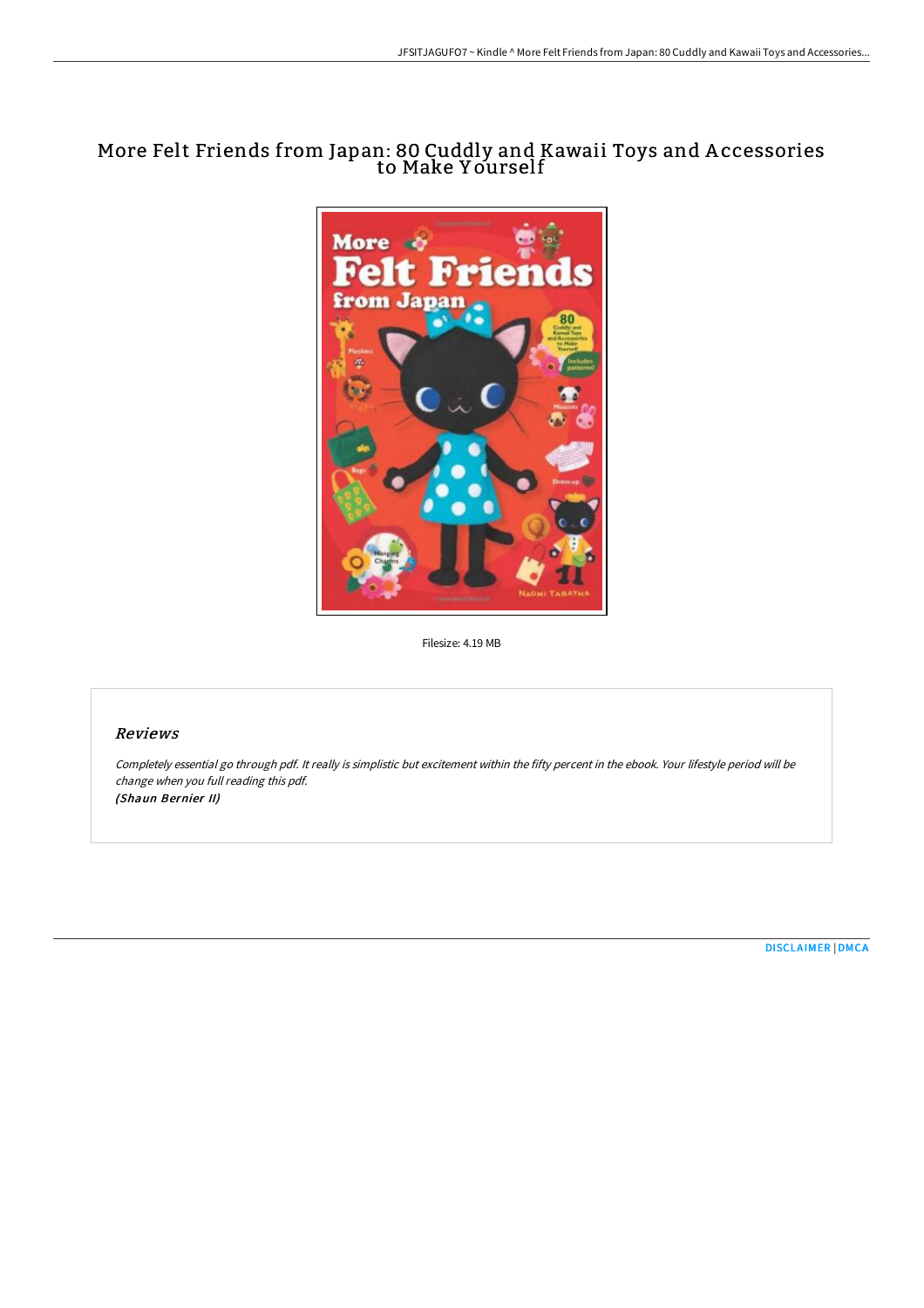### MORE FELT FRIENDS FROM JAPAN: 80 CUDDLY AND KAWAII TOYS AND ACCESSORIES TO MAKE YOURSELF



To download More Felt Friends from Japan: 80 Cuddly and Kawaii Toys and Accessories to Make Your self eBook, please access the web link under and save the file or have accessibility to additional information which might be have conjunction with MORE FELT FRIENDS FROM JAPAN: 80 CUDDLY AND KAWAII TOYS AND ACCESSORIES TO MAKE YOURSELF ebook.

Kodansha USA. Paperback. Book Condition: New. Paperback. 64 pages. Dimensions: 9.9in. x 7.1in. x 0.6in.In this charming follow-up to her popular Felt Friends from Japan, Naomi Tabatha shares 80 projects that anyone can make using only felt and a needle-and-thread. Here are soft toys and dolls, adorable outfits to dress them in, and a variety of useful and attractive accessories and decorative household items, all reflecting the retro style that Tabatha remembers from her childhood in Japan in the 1960s and 1970s. More Felt Friends from Japan opens by introducing a zoo-ful of animals (Chimpanzee, Giraffe, Lion, Hippo, Anteater, Elephant, Zebra, Capybara); and then presents an adorable Kitty, ready to go shopping and dress up. Readers also meet Kittys friends - Piggy, Bear, Dog, and Monkey - and will have a chance to fashion costumes for them as well. Tabatha even shows readers how to turn these clever creatures into hand puppets. After fun with a couple of precious pooches, its time for Nostalgic Posing Dolls named Ruru, Lili, Lala-chan, and a lovely little Fawn. In the Accessories section, Tabatha includes Hanging Charms (beaded strands with little figures such as birds, cats, fish, frogs, and cookies); Fun Coasters in the shapes of a frog, a fish, and a chick; Eyeglass Cases; and Pouches. There are small and large tote bags, each with an appealing animal appliqu; and an assortment of brooches shaped like the faces of favorites like a koala, a piglet, a panda, a pug, and more. Every project features clear, step-by-step instructions accompanied by beautiful full-color photographs and cutout patterns. Plus, an explanatory section covers the basic stitches and techniques used. Everything is hand-stitched - no sewing machines, tools, or intricate steps are required. Simple enough for crafters ranging in age from about ten years old to adult,...

 $\sqrt{\frac{1}{n}}$ Read More Felt Friends from Japan: 80 Cuddly and Kawaii Toys and [Accessories](http://bookera.tech/more-felt-friends-from-japan-80-cuddly-and-kawai.html) to Make Yourself Online  $\ensuremath{\boxdot}$ Download PDF More Felt Friends from Japan: 80 Cuddly and Kawaii Toys and [Accessories](http://bookera.tech/more-felt-friends-from-japan-80-cuddly-and-kawai.html) to Make Yourself